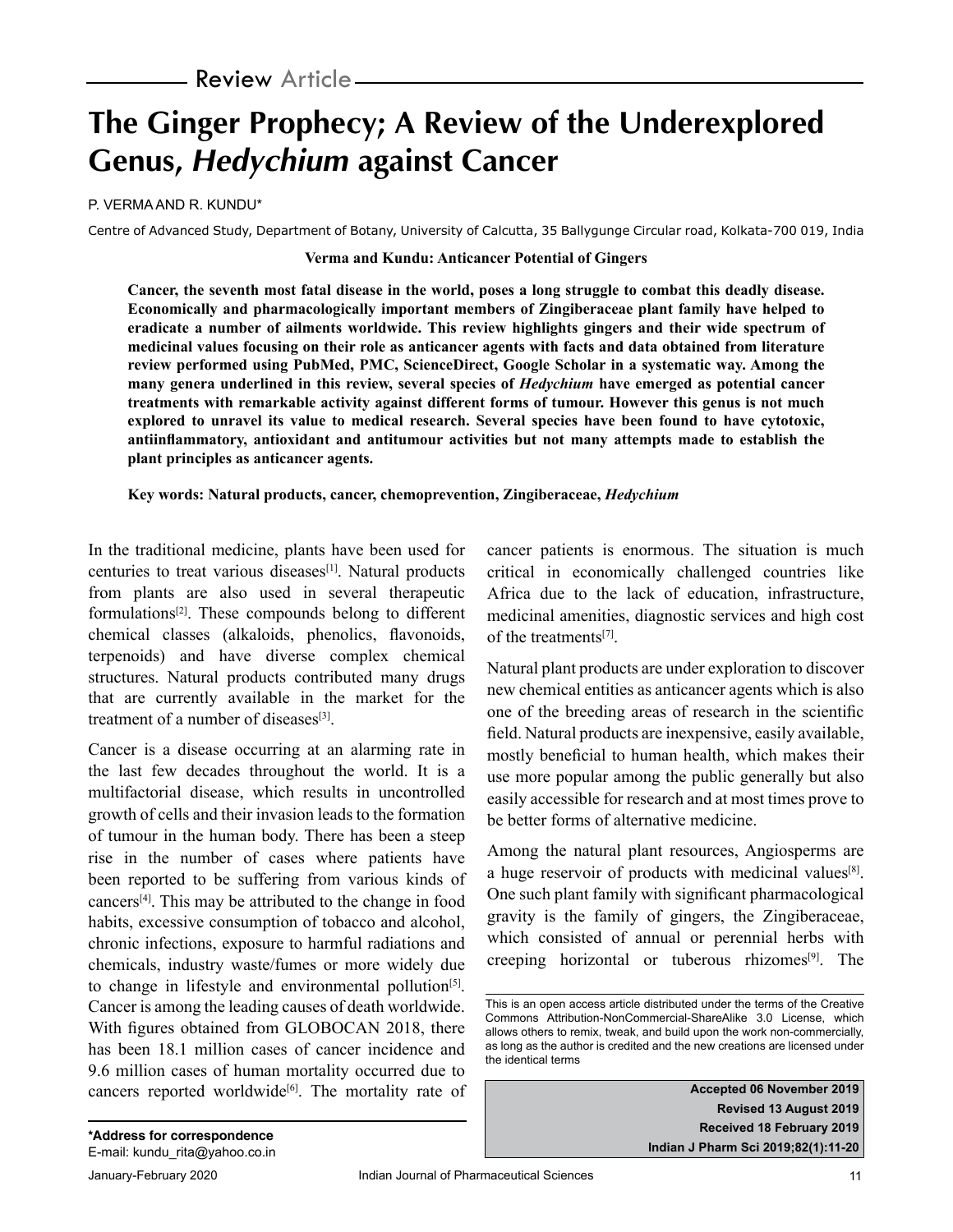family comprises of 50 genera and about 1500 species distributed throughout tropical Asia<sup>[10]</sup>. The gingers mostly need shady, humid environments with timely water showers for proper growth.

The plant family Zingiberaceae is a paramount natural resource that provides many useful products for food, spices, medicines, dyes, perfume and aesthetics $[11]$ . It constitutes a family of rhizomatous, aromatic medicinal plants characterised by the presence of volatile oils and oleoresins<sup>[12]</sup>. The plants are widely distributed mostly in tropical and subtropical regions of Asia especially Thailand, Indonesia, Malaysia, India as well as in America and Australia<sup>[13]</sup>. *Curcuma, Kaempferia, Hedychium*, *Amomum*, *Zingiber*, *Alpinia*, *Elettaria*  and *Costus* are some of the economically important genera of Zingiberaceae. These are all well known for traditional medicinal uses<sup>[12]</sup>.

The rhizomes of the plants of this family are predominantly aromatic, analeptic and stimulant. They are rich sources of essential oils that consist of numerous complex terpenoid mixtures. Many terpenoid compounds with varied physiological activities, antimicrobial, antiarthritic, antioxidant, anticancer, antiinflammatory, antidiabetic, antiHIV and neuroprotectives have been identified in the essential oils of ginger plants<sup>[14]</sup>. Considering the wide range of pharmacological activities possessed by the various genera of gingers, which also makes them economically cardinal, their uses have been compiled and represented in Table 1[15-44] .

Apart from the broad range of pharmacological activities possessed by the different ginger genera, many members are reported to have important anticancer  $\arctivities^{[45]}$ . Gingers besides being commonly used as spices and flavouring agents by local people worldwide, they are an essential and frequently available source of antiinflammatory constituents, which can be utilised to combat various forms of cancer or so as to prevent its  $occurrence^{[46,47]}$ . These gingers could play an essential role in developing anticancer drugs. The attempt of making use of edible ginger forms to prevent or treat cancer accounts to its contribution to chemoprevention. Table  $2^{[48-72]}$  is a compilation of common gingers and their reported anticancer activity. The various disadvantages of chemotherapy, which involves treatment of cancers with standard chemical therapeutic drugs include several side effects like nausea, loss of appetite, hair loss, anaemia and vomiting<sup>[73]</sup>. Other than these, treatment at high cost, longer time span and the pain the patient suffers post treatment are also a matter of concern. Chemotherapy is usually clubbed with surgery and radiation therapy. In addition to that, targeted therapy<sup>[74]</sup>, neoadjuvant therapy<sup>[75]</sup>, immunotherapy<sup>[76]</sup>, treatment with herbal medicines and natural sources

| Botanical name (common name)                                      | Parts used                  | <b>Bioactivity</b>                                                                                                                                                                                                                                        |
|-------------------------------------------------------------------|-----------------------------|-----------------------------------------------------------------------------------------------------------------------------------------------------------------------------------------------------------------------------------------------------------|
| Alpinia galanga (Linn.) Willd. (greater galangal/<br>blue ginger) | Rhizome                     | Antiinflammatory <sup>[15]</sup> , antiallergic <sup>[16]</sup> , gastroprotective <sup>[17]</sup> ,<br>cytotoxic <sup>[18]</sup> , neuroprotective effect <sup>[19]</sup>                                                                                |
| Alpinia nigra BURTT.                                              | Tender shoot<br>and rhizome | Fluckicidal <sup>[20]</sup> , antimycobacterial <sup>[21]</sup>                                                                                                                                                                                           |
| Amomum aromaticum Roxb. (Bengal cardamom)                         | Seeds                       | Antimycobacterial <sup>[21]</sup> , antileishmanial <sup>[22]</sup>                                                                                                                                                                                       |
| Amomum subulatum Roxb. (black cardamom)                           | Pods                        | Treatment of cardiovascular diseases <sup>[23]</sup> ,<br>hepatoprotective <sup>[24]</sup>                                                                                                                                                                |
| Curcuma amada Roxb. (mango ginger)                                | Rhizome                     | Cholesterol lowering activity <sup>[25]</sup> , antioxidant and<br>antibacterial <sup>[26]</sup> , antitubercular <sup>[27]</sup>                                                                                                                         |
| Curcuma longa L. (turmeric)                                       | Rhizome                     | Antiinflammatory <sup>[28]</sup> , antioxidant <sup>[29]</sup> , antifungal <sup>[30]</sup> ,<br>antitumour <sup>[31]</sup> , antidepressant <sup>[32]</sup> , antiviral effect <sup>[33]</sup> ,<br>treatment of cardiovascular diseases <sup>[23]</sup> |
| Curcuma zedoaria Rosc. (Zedoary)                                  | Rhizome                     | Antiinflammatory <sup>[34]</sup> , anticancer activity $[35]$ ,<br>antiangiogenic effect[36]                                                                                                                                                              |
| Elettaria cardamomum (Green/true<br>cardamomum)                   | Seeds and<br>pods           | Antispasmodic <sup>[36]</sup>                                                                                                                                                                                                                             |
| Kaempferia galanga L. (sand ginger/resurrection<br>lily)          | Leaves and<br>rhizomes      | Vasorelaxant <sup>[37]</sup> , larvicidal activity <sup>[38]</sup>                                                                                                                                                                                        |
| Kaempferia rotunda L. (Bhumichampa)                               | Leaves and<br>rhizomes      | Insecticidal <sup>[39]</sup>                                                                                                                                                                                                                              |
| Zingiber officinale Rosc. (garden ginger)                         | Rhizome                     | Antioxidant <sup>[40]</sup> , treatment of cardiovascular diseases <sup>[23]</sup> ,<br>antiobesity <sup>[41]</sup> , anticancer <sup>[42]</sup> , antinausea/vomiting <sup>[43]</sup>                                                                    |
| Zingiber zerumbet Smith. (bitter ginger)                          | Rhizome                     | Anticancer, antiinflammatory, antiHIV, antiAlzheimer's<br>disease, multipotential bioactivities[44],<br>antileishmanial <sup>[22]</sup>                                                                                                                   |

**TABLE 1: GINGERS WITH PHARMACOLOGICAL AND ECONOMICAL IMPORTANCE[15-44]**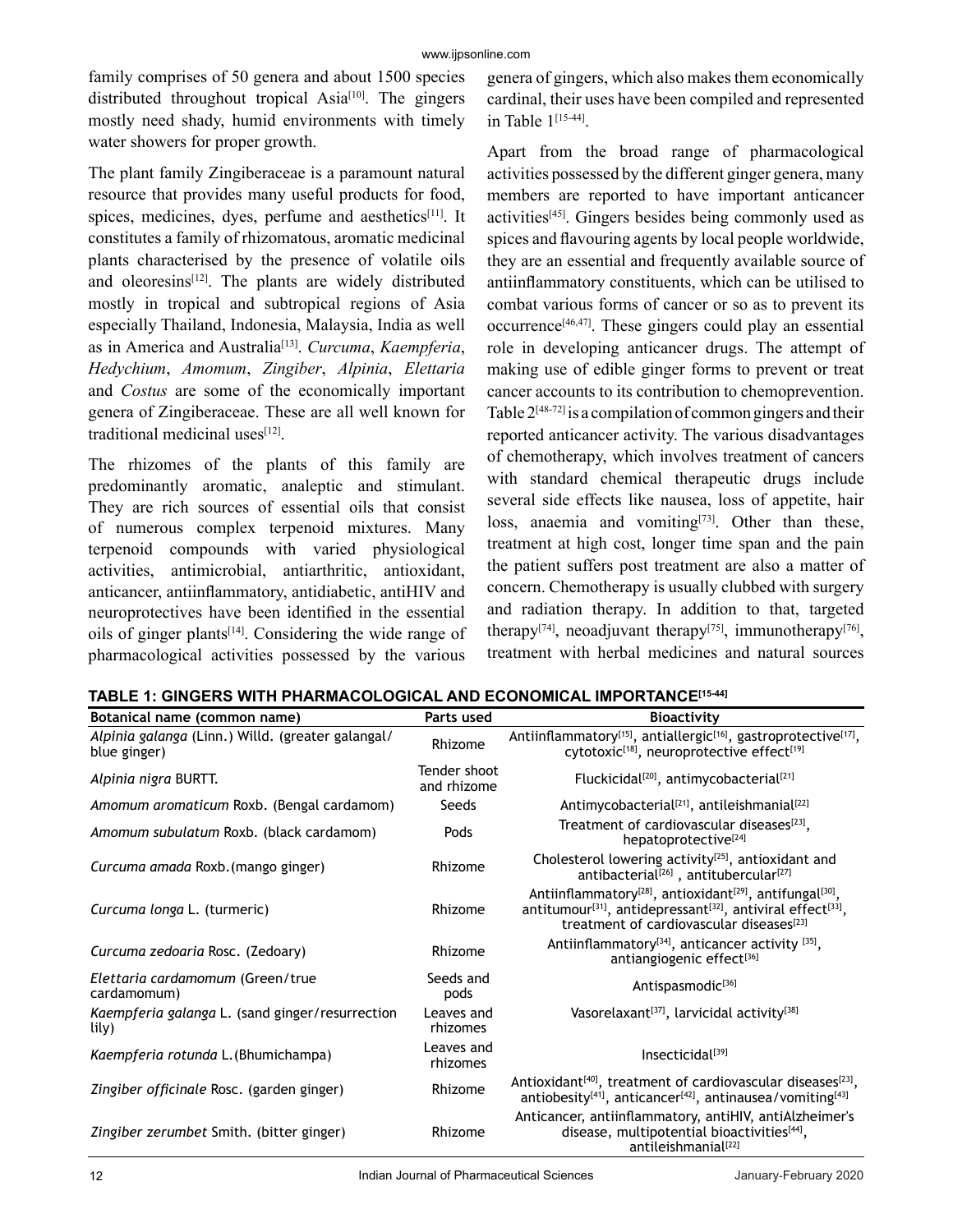#### www.ijpsonline.com

### **TABLE 2: COMMON GINGERS AND THEIR ANTICANCER ROLES[48-72]**

| Anticancer agent                                                                  | <b>Plant source</b>                 | Cancer cell line(s) tested/cancer type                                                                             |
|-----------------------------------------------------------------------------------|-------------------------------------|--------------------------------------------------------------------------------------------------------------------|
| Acetoxyeugenol acetate, acetoxychavicol<br>acetate, isocoronarin D, caryolane     | Alpinia galanga (rhizome)           | HeLa, A549, HepG2, SMMC-7721 <sup>[48]</sup>                                                                       |
| Galangin                                                                          | Alpinia officinarum (rhizome)       | $B16^{[49]}$                                                                                                       |
| Yakuchinones A and B                                                              | Alpinia oxyphylla                   | HL-60[50] HepG2[51], HepG2, BEL-7402,<br>SMMC-7721, Hep3B[52]                                                      |
| Volatile oils                                                                     | Alpinia officinarum                 | A549[53]                                                                                                           |
| Caffeic acid, apigenin, curcumin, pinnocambrin                                    | Alpinia pricei (rhizome)            | CH 27, HL 60, A 549[54]                                                                                            |
| Curcumin                                                                          | Curcuma sp (rhizome)                | Prostate cancer, MCF 7, MDA MB 231,<br>BT474, Pancreatic, Colorectal, Daltons<br>lymphoma cells <sup>[55,56]</sup> |
| <b>Isocurcumenol</b>                                                              | Curcuma zedoaria (rhizome)          | A549, KB, K562[57]                                                                                                 |
| Curcumin                                                                          | Curcuma zedoaria (rhizome)          | CORL 23, PC3 <sup>[58]</sup>                                                                                       |
|                                                                                   | Curcuma amada (rhizome)             | MCF 7, HBL 100, MDA MB 231[59]                                                                                     |
| Curcumol                                                                          | Curcuma kwangsiensis                | LoVa, SW480[60]                                                                                                    |
| Curcumin                                                                          | Curcuma longa                       | A549[61], PC3[62], melanoma <sup>[63]</sup>                                                                        |
| A-zingiberene, gingerol                                                           | Zingiber officinale (rhizome)       | HeLa, SiHa <sup>[64]</sup> , HCT116, SW480, LoVo <sup>[65]</sup> ,<br>MDA-MB-231[66]                               |
| Zerumbone                                                                         | Zingiber zerumbet (rhizome)         | CHL-1[67]                                                                                                          |
| Extract                                                                           | Etlingera elatior                   | B <sub>16[68]</sub>                                                                                                |
| Protocatechuic acids, syringic acid, ferulic acid,<br>rutin, apigenin, kaempferol | Roscoea purpurea<br>(rhizome)       | SiHa, A 549, CHOK 1, C-6 <sup>[69]</sup>                                                                           |
| Extract                                                                           | Kaempferia parviflora               | <b>SKOV3[70]</b>                                                                                                   |
| Panduratin A                                                                      | Kaempferia pandurata<br>(rhizome)   | $HepG2^{[71]}$                                                                                                     |
| Panduratin A                                                                      | Boesenbergia pandurata<br>(rhizome) | MCF 7, HT 29[72]                                                                                                   |

(as complementary and alternative medicines) $[77]$  are also used for therapeutic purpose.

In the present review, the therapeutic activity of *Hedychium* is highlighted with latest studies performed in past 10 y and related information from past two decades mostly. *Hedychium* is an important member of plant family Zingiberaceae, not explored adequately for its anticancer activity till date.

### **An introduction to** *Hedychium***:**

Among the economically known genera one such important genus is *Hedychium,* which consists of about 80 species and is among the well-known genera of Zingiberaceae because of its striking foliage, diversified flamboyant flowers and sweet aroma<sup>[78]</sup>. *Hedychium* genus is spread throughout tropical and temperate Asia (China, Indian subcontinent and Southeast Asia) and Madagascar[79-81] . The genus *Hedychium* was established by Koenig in 1783, based on the type species *H. coronarium* Koenig. Many species of *Hedychium* possess some pharmaceutical importance<sup>[82]</sup>. This makes the genus economically popular. *Hedychium* emerge during the monsoon season and hence need to be kept warm, wet and well-nourished in the summers. The plant demands well drained soil which can retain optimum moisture<sup>[83]</sup>.

This review highlights the therapeutic uses of a few popular and important genera of ginger family with emphasis on *Hedychium* species and the active antitumour principles, which have been analysed and are under local use. It was observed that not many species of the genus have been examined for cytotoxic or antitumour potential. Out of the ones studied, only a few have been analysed in details but still not propelled towards development as a drug for chemoprevention. Rest of the species have only been studied at elementary level. It can be concluded conclusively that *Hedychium* is an underexplored genus with ample pharmaceutical values not discovered or utilized to its complete potential.

## **General medicinal values and antitumour activity of selected species of** *Hedychium***:**

*Hedychium coronarium* J. Koenig is an extremely popular medicinal plant. The plant is hardy in nature growing at high altitudes in the foothills of Himalayas extending from east Nepal through India to China. An essential oil obtained from the rhizome has anthelmintic, carminative and antibiotic properties. The common names of the plant append white ginger lily, *dolan chapa* (Bengali) and *Gulbakawali* (Hindi)[84]. The plant possesses antihypertensive and diuretic properties<sup>[85]</sup>.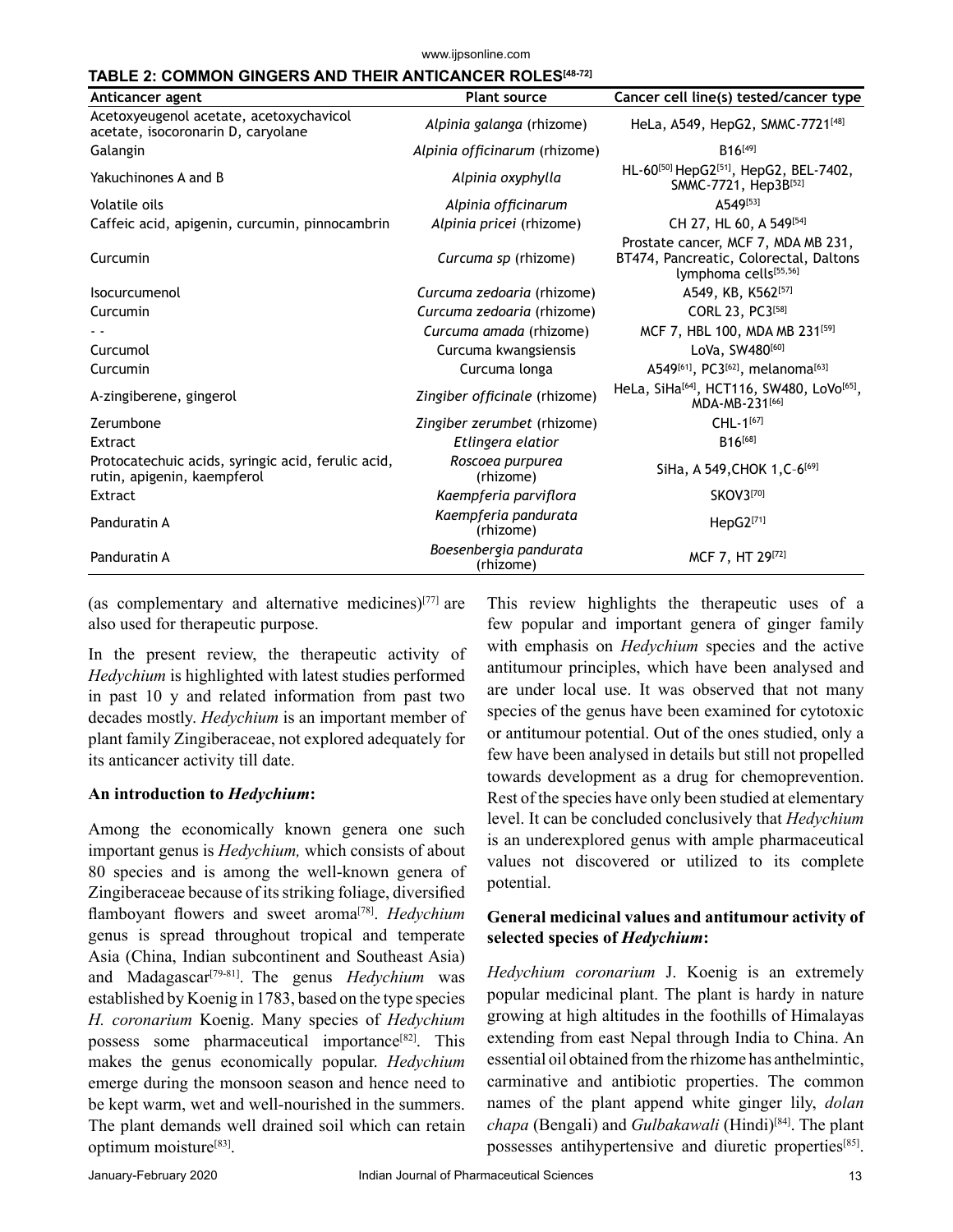Different extracts of the plant exhibit antiinflammatory activity by inhibiting  $5$ -lipoxygenase<sup>[86]</sup>, possesses analgesic effects<sup>[87]</sup> and leishmanicidal activities<sup>[88]</sup>. Aqueous extract of the plant was found to lower glycaemia in diabetic rodent models[89]. Suresh *et al.*[90] showed the presence of two new labdane diterpenes along with coronarin D and C, coronarin D methyl ether, cryptomeridiol, hedychenone, pacovatinin, 6-oxo-7,11,13-labdatriene-16,15-olide, 4-hydroxy-3 methoxy cinnamaldehyde and 4-hydroxy-3-methoxy ethyl cinnamate from the plant with cytotoxic effects on A-549 (lung cancer), SK-N-SH (human neuroblastoma), MCF-7 (breast cancer) and HeLa (cervical cancer) cell lines. Similar work carried out by Zhan and colleagues showed positive cytotoxic and antiinflammatory effects of common isolates upon B16, HT-29, HeLa and HepG2 cell lines<sup>[91]</sup>. During inflammatory reciprocation, activation of the nuclear transcription factor-kB (NF-kB) is an essential step $[92]$ . The event of activation of NF-kB transcription factor is involved in process of inflammation, cell multiplication and oncogenic operations<sup>[93]</sup>.

Popular for its antiinflammatory activity, presence of 4 isolates in the plant namely 7-β-hydroxycalcaratarin A, calcaratarin A, coronarin A and E-labda-(17), 12-diene-15,16-dial were found in the plant possessing antiinflammatory potential which supports the traditional use of the plant in the prevention or treatment of various inflammatory diseases<sup>[94]</sup>. coronarin D has been shown to constrain the activation of the NF-kB pathway induced by different carcinogens and pro-inflammatory molecules and also debilitate the expression of constitutive NF-kB[95]. Chen and co-workers[96] reported that coronarin D induced ROS-mediated death in human nasopharyngeal cells by activating JNK along with inhibition of p38 MAPK whereas Giron and co-workers<sup>[95]</sup> found that coronarin D inhibits NF-kB also by down regulating IKK activation.

Panigrahy and co-workers<sup>[97]</sup> showed that different extracts from the rhizome of the plant were found to be rich in total phenolic content and antioxidant capacity. This establishes *H. coronarium* as a potential resource of bioactive molecules which may be utilized as a remedy to treat diseases which result due to oxidative stress.

In an oncology based study it was seen that the methanol extracts of *H. coronarium* exhibited anticancer activity and acts as a potent growth suppressive agent against human breast cancer MCF-7 cells *in vitro*<sup>[98]</sup>. A very recent study reported about the ethanol extracts of the plant exhibiting considerable antiproliferative effect upon HeLa cervical cancer cells. The extract treatment led to upregulation of Bax and conversely acting on Bcl2. It also led to arrest of the cell cycle at G1 phase with increased levels of p21 and p53 with downrigger of CDK4, 6 and cycD1. The extracts could activate the caspase signalling cascade with enhanced roles of caspase 9, 8 and 3. It successfully downregulated MMP2 and 9 and thus inhibited the migratory capacity of HeLa cells<sup>[99]</sup>.

*H. spicatum* (Ham-ex-Smith) is a perpetual rhizomatous herbaceous plant. Commonly called *Shati*, *Ban Haldi* and *Kapur Kachri* (Hindi), the plant is distributed in subtropical Himalayan range including Uttarakhand, Assam, Arunachal Pradesh at fairly high altitudes and extreme cold temperatures<sup>[100]</sup>. Pharmacologically, *H. spicatum* is widely used to treat several diseases. Sravani and Paarakh<sup>[101]</sup> presented a detailed overview on the plant where they mentioned about the plant to be possessing antiinflammatory, analgesic, antifungal, hypotensive, antipyretic properties and it also helps in indigestion, bronchitis and treatment of eye diseases. The rhizome also exhibits spasmolytic, vasodilatory, hypoglycaemic, hypotensive, antimicrobial and antioxidant activities<sup>[102]</sup>. Tandon *et al.* defined the analgesic potential of the plant<sup> $[103]$ </sup>. Decoction of the plant is used to treat cold and cough in Nepal<sup>[104]</sup>.

The anticancer potentials of *H. spicatum* have been studied in the past few years. Results of the MTT assay carried out with the methanol extracts of *H. spicatum* upon HeLa cervical cancer cells presented an  $IC_{\zeta_0}$  value of 48.77 ppm hinting at the plant to be a promising anticancer drug aspirant<sup>[105]</sup>. Reddy *et al*.<sup>[106]</sup> isolated two new labdane diterpenes from the plant. Compound 1 had significant cytotoxic role upon Colo 205, CHO, MCF-7 and A459 cell lines. Compound 2 showed good killing effect upon the CHO cells. Bhatt and co-workers[107] concluded that the phenolic tocopherol content in *H. spicatum* was significantly high in one year old planted rhizome. Tocopherol is a known antioxidant compound which possesses biological activities such as immune stimulation and alteration of metabolic activation of proto-oncogenes<sup>[108]</sup> and hence assists in cancer prevention.

*H. thyrsiforme* is synonymously called *Gandasulium thyrsiforme* (Sm.) Kuntze. The plant is localised in India, Nepal, Bangladesh and Vietnam<sup>[109]</sup>. The plant has not been evaluated for pharmacological values other than an account of its antioxidant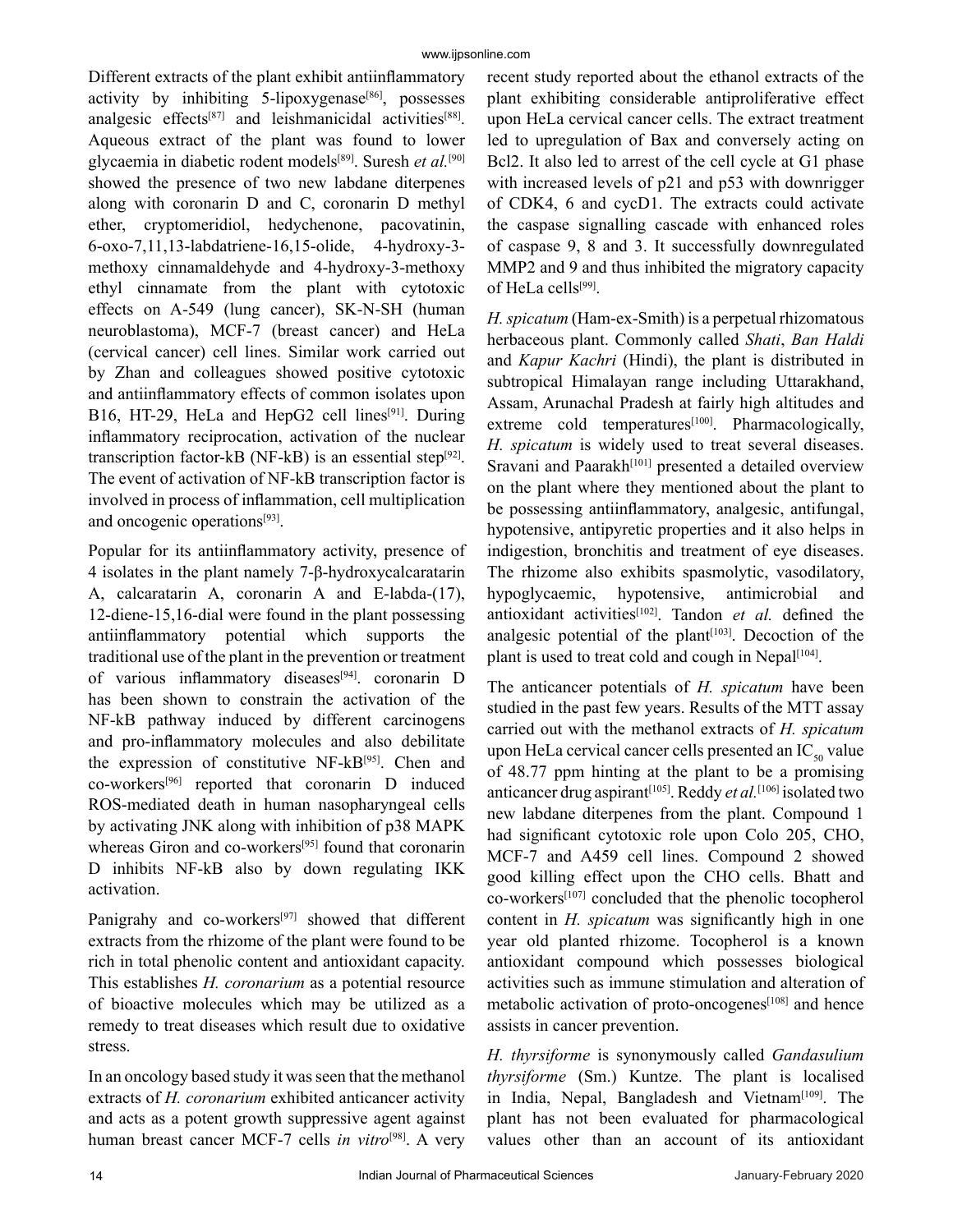and anticancer activity reported by Jasril et al.<sup>[110]</sup>. The team analysed n-hexane and dichloromethane extracts from the rhizome of the plant. They isolated 5-kaempferol type flavonoids, 3,7,4'-trimethoxy-5-hydroxyflavone, ermanin, 3,7,4'-trimethoxy5,7 dihydroxyflavone, 3,5,7,4'-tetramethoxyflavone and 7,4'-didimethoxy-3,5-dihydroxyflavone. Compounds ermanin, 3,7,4'-trimethoxy5,7-dihydroxyflavone and 7,4'-didimethoxy-3,5-dihydroxyflavone depicted fine antioxidant property. Antitumour capability of these compounds was assessed to evaluate their inhibitory role towards activation of EBV in Raji cells. All 5 compounds showed sturdy inhibition at concentrations as low as 10 µg/ml. This study attempted to corelate the antioxidant and antitumour role of the plant rich in flavonoids as latter are well known antioxidants<sup>[111]</sup>. They also inculcate antiinflammatory, antiviral, antiangiogenic, anticarcinogenic properties<sup>[112]</sup>. With only a single evidence about the antitumour potential of the plant *H. thyrsiforme*, the plant appears to be an important natural provenance for anticancer remedies which has not faced much exploitation yet.

*H. ellipticum* Buch. is locally called *Pankhaful* (Hindi). The plant is localised in Nepal, Bhutan, Thailand and Vietnam $[113]$ . The plant holds several pharmacological values. The tuber of the plant is used in the treatment of liver disorders and is contained with antiinflammatory  $\arcsin\left(\frac{1}{14}\right)$ . The n-hexane and dichloromethane extracts of the rhizome of the plant was evaluated with good antituberculosis activity against the strain H37Ra<sup>[115]</sup>. The main essential oils from *H*. *ellipticum* studied using GC-FID and GC-MS by Thanh *et al.* were (11 %) β-pinene, (18.3 %) α-pinene and (40.8 %) 1,8-cineole in the roots of the plant. The leaves contained (9.2 %) bornyl acetate, (11.8 %) β-pinene and  $(15.9 \%)$  nerolidol<sup>[116]</sup>. Cineole or eucalyptol is found to supress expression of COX-2 through UVB-induced carcinogenesis in HaCaT cells and also inhibit generation of prostaglandin  $E2$  in the cells<sup>[117]</sup>. Pinene also, is found to reduce the growth of tumour in mice<sup>[118]</sup>. Nerolidol is reported to possess anticancer activity upon HeLa cancer cells with an  $IC_{50}$  as low as  $1.5 \mu M^{[119]}$ . Songsri and Nuntawong<sup>[115]</sup> reported isolation of 10 labdane diterpenoids from the rhizomes of the plant, among which, coronarin E, coronarin D, villosin, 15-methoxylabda-8(17),11,13-trien-15, 16-olide and 16-hydroxylabda-8(17),1113rien-15, 16-olide were found to possess good antitumour activity. Villosin, 15-methoxylabda-8(17),11,13-trien-15, 16-olide and 16-hydroxylabda-8(17),11,13-trien-15, 16-olide were also tested upon KB (oral cavity), MCF-7

(breast) and A-549 (lung) cancer cell lines and were evaluated to be powered with considerable cytotoxicity. According to previous and latest reports, coronarin E is shown to have positive cytotoxic effect on HL-60 (leukemic), THP-1 (leukemic), A-375 (melanoma) and A549 (lung) cancer cell lines<sup>[106]</sup>. Similarly, coronarin D was found to have induced apoptosis and G2/M cell cycle arrest in human oral cancer cell lines SAS and SCC-9[120] .

*H. yunnanense* are perennial herbaceous plants which have rotund fleshy rhizomes. The plant is native to Vietnam, south-east and south-central China. It grows with a single inflorescence<sup>[121]</sup>. Qing *et al.*<sup>[122]</sup> prepared crude extracts of *H. yunnanense* which were tested *in vivo* for assessing the anticancer potential of yunnancoronarin A and hedychenone. It was found that the compounds showed significantly inhibitory effects on H22 tumour in ICR mice. Yunnancoronarin A displayed the strongest suppression, with the inhibitory ratio of 54.27 %. Yunnancoronarin C also showed durable anticancer effect on human breast cancer cell line MDA-MB-231 *in vitro*. Another work done by Li and colleagues $[123]$  reported the use of rhizomes of *H. yunnanense* collected from Yunnan. The ethanol extracts were subjected to column chromatography, which eluted a novel labdane diterpene, hedychenoid B and two other known compounds hedychenone and villosin, all of which exerted cytotoxic effects against SGC-7901 (gastric cancer) cell line with extremely low  $IC_{50}$  concentrations. The latter two also showed cytotoxicity against HeLa with considerably low  $IC_{50}$ values. Evidently, the plant contained compounds with remarkable therapeutic potential but unfortunately these species were not explored to realise their medicinal potential. It can be concluded that this ginger is an important natural resource as an anticancer remedy which needs exposure by the research arena for development of better drugs against various forms of cancer.

*H. forrestii* is a hardy and vigorous plant with white flowers and delightful sweet fragrance. It is commonly known as Forest's hardy ginger lily. General medicinal values have not been well explored. Zhao et al.<sup>[124]</sup> isolated two new labdane diterpenoids, hedyforrestin D and 15-ethoxy-hedyforrestin D along with three other known compounds, yunnancoronarin A, yunnancoronarin B and yunnancoronarin C with the help of column chromatography from the ethanol extract partitioned against ethyl acetate to give a brown oil. The cytotoxic activity of these 5 compounds were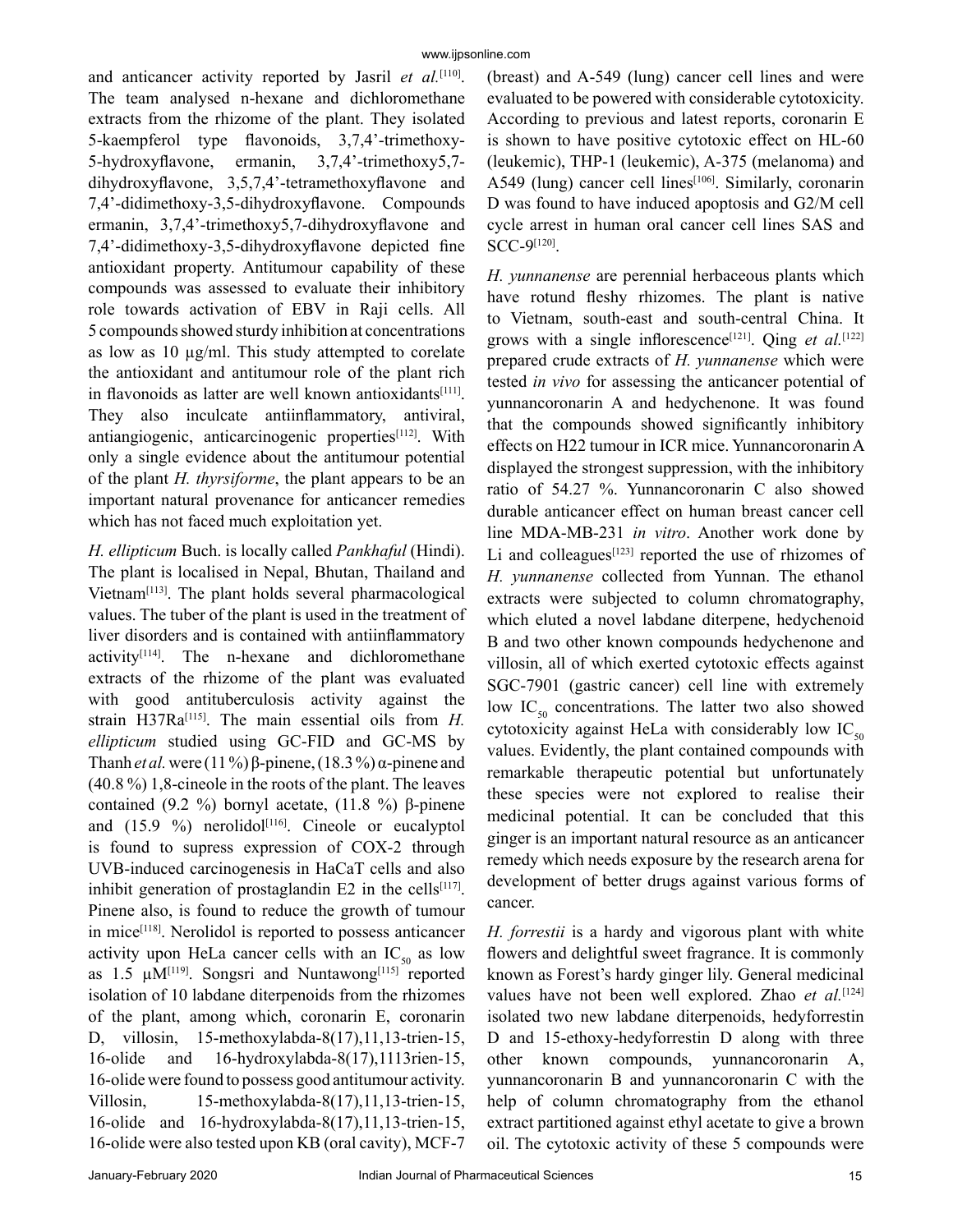evaluated against A-549 (lung) and K562 (leukaemia) cell lines. Yunnancoronarin A and B were most active (A>B) against lung adenocarcinoma and the activity of these compounds against K562 was in the order of yunnancoronarin B>yunnancoronarin C>yunnancoronarin D>15-ethoxy-hedyforrestin D> hedyforrestin D. In reality, not much work was reported on this ginger variety thus it can be concluded that the plant possessed ample potential to be developed as an anticancer agent which requires further studies.

*H. gardenerianum* ex ker-Gawl is native to the Himalayas. The essential oil of the plant exhibited antithrombin and antibacterial activity<sup>[125]</sup>. Arruda *et al*. [126] studied the essential oils of *H. gardnerianum,* which exhibited antiacetylcholinesterase and antioxidant activity making the plant potentially be useful as an adjuvant in treatment of Alzheimer's disease. Kumrit *et al*. [127] reported isolation of 7 labdane diterpenes from this plant, which showed cytotoxic activity. They isolated coronarin E, coronarin A, yunnancoronarin A, yunnancoronarin B, hedyforrestin B, villosin and hedyforrestin C from the rhizome of this plant and tested the cytotoxic activity *in vitro* on lung cancer (NCI-H187) and non-cancerous Vero cells. Villosin displayed most promising cytotoxic potential with an IC<sub>50</sub> of 0.40  $\mu$ M against the lung cancer cells, while noncytotoxic even at higher concentrations on Vero cells. These results indicated that the lactone ring was essential for considerable cytotoxic activity. This plant species is also unexplored considering the pharmacological potential the plant holds.

The plant family of Gingers consisted of economically as well as pharmacologically important genera wherein the plants exhibit a wide spectrum of medicinal properties that include antimicrobial, antioxidant and antiinflammatory activities. These gingers are maximally found in the Asian lands and have faced much exploitation in lieu of development of natural drugs against several diseases. *Hedychium* was initially explored and its chemical constituents and pharmaceutical importance has also been depicted in various reports. This review has primarily focused on the antitumour potential of various species of *Hedychium*. *H. coronarium* is a very well-studied member with finely-established anticancer and antiinflammatory role of its active principles on various cancer forms both *in vitro* and *in vivo.* Whereas other members such as *H. thyrsiforme*, *H. gardnerianum*, *H. yunnanense* and *H. forrestii* are the least explored forms in field of cancer biology and thus they are of immense value for research to understand their antitumour potential. A common notable finding in this review is the absence of reports on *in vivo* activity and hence it is not possible to establish chemotherapeutic value of the phytoconstituents of this genus. Species other than *H. coronarium* and *H. spicatum* have not garnered much attention may be due to relative unavailability and medicinally unknown in countries other than south-east Asian countries.

The plant family of Gingers or Zingiberaceae has ample medicinal properties including anticancer capacity. *Hedychium* holds potential with its unexplored members which could make a difference in development of better chemopreventive drugs in future. *Hedychium* is a treasure plant with prepatent in the fight against prevention and treatment of cancers worldwide. *H. coronarium* is the only well studied species in the area of cancer research, while the others are under explored to identify the anticancer potential that they possess. Gain of popularity by different plant species of the genus and knowledge about their usage would provide better treatment options for cancer in near future.

## **Acknowledgements:**

The authors recognise the contribution of UGC CAS Phase VII and UGC-UPE II for the financial and infrastructural assistance provided during the present review work. PV acknowledges UGC for the fellowship.

## **REFERENCES**

- 1. Dias DA, Urban S, Roessner U. A Historical Overview of Natural Products in Drug Discovery. Metabolites 2012;2(2):303-36.
- 2. Katiyar C, Gupta A, Kanjilal S, Katiyar S. Drug discovery from plant sources: An integrated approach. Ayu 2012;33(1):10-19.
- 3. Yuan H, Ma Q, Ye L, Piao G. The Traditional Medicine and Modern Medicine from Natural Products. Molecules 2016;21(5):E559.
- 4. Rajpal S, Kumar A, Joe W. Economic burden of cancer in India: Evidence from cross-sectional nationally representative household survey, 2014. PLoS One 2018;13(2):e0193320.
- 5. Anand P, Kunnumakara AB, Sundaram C, Harikumar KB, Tharakan ST, Lai OS, *et al*. Cancer is a preventable disease that requires major lifestyle changes. Pharm Res 2008;25(9):2097- 116.
- 6. Ferlay J, Colombet M, Soerjomataram I, Mathers C, Parkin DM, Piñeros M, *et al*. Estimating the global cancer incidence and mortality in 2018: GLOBOCAN sources and methods. Int J Cancer 2019;144:1941-53.
- 7. Jemal AF, Bray MM, Center J, Ferlay EW, Forman D. Global cancer statistics. CA Cancer J Clin 2011;61(2):69-90.
- 8. Bahadur B, PullaiahT, Krishnamurthy KV. Angiosperms: An overview. In: Bahadur B, Rajan MV, Sahijram L, Krishnamurthy KV, editors. Plant Biology and Biotechnology. 1st ed. New Delhi, India: Springer; 2015;1:361-83.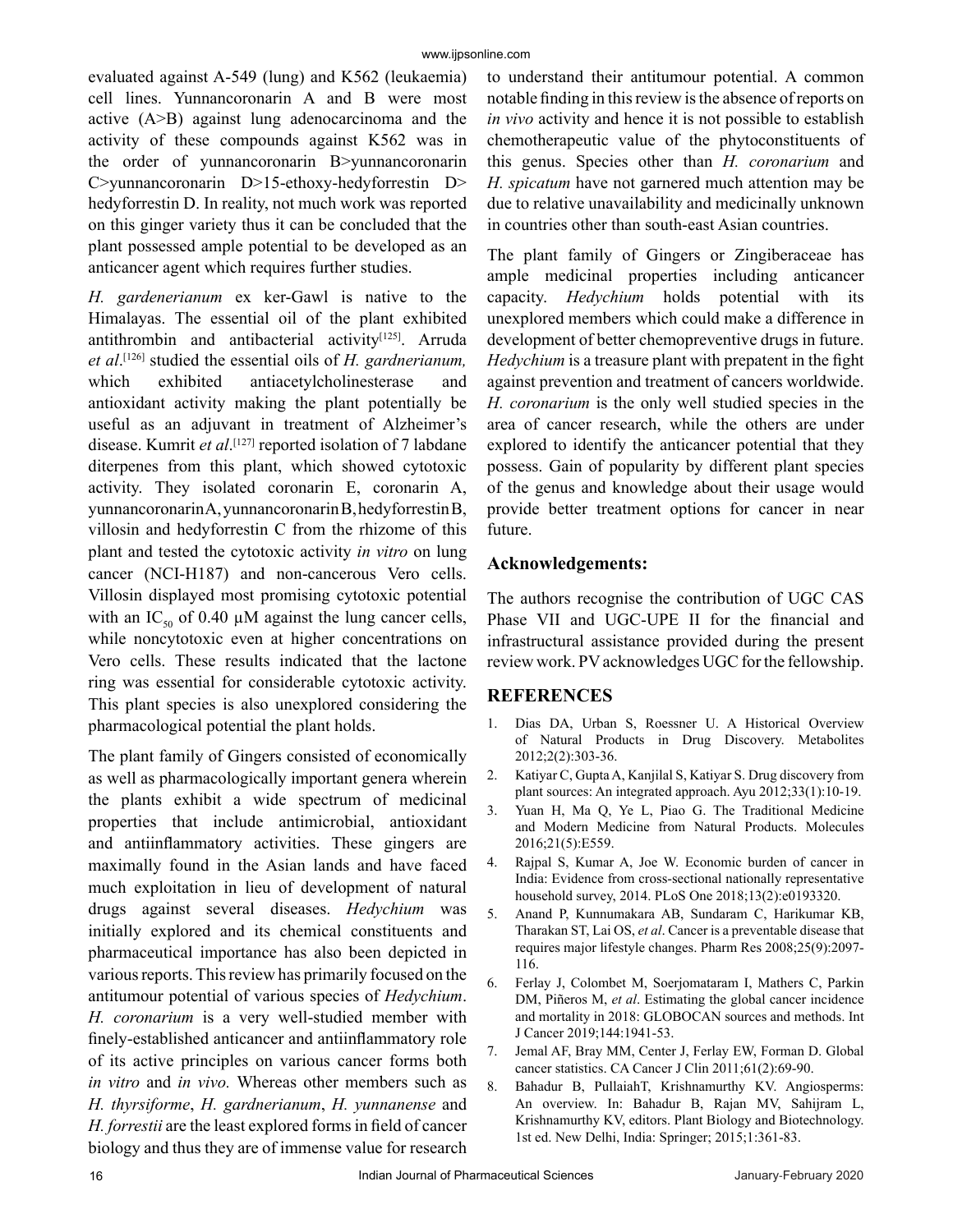- 9. Tomlinson PB. Studies in systematic anatomy of the Zingiberaceae. Bot J Linn Soc 1956;55(361):547-92.
- 10. Singh CB, Manglembi N, Swapana N, Chanu SB. Ethnobotany, Phytochemistry and Pharmacology of *Zingiber cassumunar* Roxb. (Zingiberaceae). J Pharmacogn Phytochem 2015;4(1):1- 6.
- 11. Jantan IB*,* Yassin MSM*,* Chin CB*,* Chen LL*,* Sim NL. Antifungal activity of the essential oils of nine Zingiberaceae species. Pharm Biol 2003;41(5)*:*392*-*7*.*
- 12. Prabhu KM, Thomas VP, Sabu M. Economically important gingers. Proc Kerala Sci Cong 2010:22;816-7.
- 13. Kizhakkayil J, Bhas S. Diversity, characterization and utilization of ginger: A review. Plant Genet Resour 2011;9(3):464-77.
- 14. Nithya R, Jayshree N. A review on herbs of the zingiberaceae family with beneficial effects on cardiovasular diseases. World J Pharm Pharm Sci 2017;6(6):635-43.
- 15. Satish R, Dhananjayan R. Evaluation of anti-inflammatory potential of rhizome of Alpinia galangal Linn*.* Biomedicine 2003;23(1/2):91*-*96*.*
- 16. Matsuda H, Morikawa T, Managi H, Yoshikawa M. Antiallergic principles from *Alpinia galanga*: structural requirements of phenylpropanoids for inhibition of degranulation and release of TNF-alpha and IL-4 in RBL-2H3 cells. Bioorg Med Chem Lett 2003;13(19):3197-202.
- 17. Matsuda H, Pongpiriyadacha Y, Morikawa T, Ochi M, Yoshikawa M. Gastroprotective effects of phenylpropanoids from the rhizomes of *Alpinia galanga* in rats: structural requirements and mode of action. Eur J Pharmacol 2003;471(1):59-67.
- 18. Muangnoi U*,* Lee J, Thepouyporn A*,* Mirzayans R, Le XC, Weinfeld M, *et al*. Cytotoxicity, apoptosis and DNA induced by *Alpinia galangal* rhizome extract. Planta Med 2007;73(8):748*-* 54*.*
- 19. Singh JCH, Alagarsamy V, Diwan PV, Kumar S, Nisha JC, Reddy YN. Neuroprotective effect of *Alpinia galanga* (L.) fractions on  $\mathcal{A}\beta(25-35)$  induced amnesia in mice. J Ethnopharmacol 2011;138(1):85-91.
- 20. Roy B, Tandon V. Fluckicidal activity of *Alpinia nigra*  (Zingiberaceae) against the trematode Fasciolopsis buski. Biomed Lett 1999;60:23-9*.*
- 21. Phongpaichit S*,* Vuddhakul V*,* Subhadhirasakul S*,* Wattanapiromsakul C*.* Evaluation of the Antimycobacterial Activity of Extracts from Plants Used as Self-Medication by AIDS Patients in Thailand. Pharm Biol 2005;44(1):71*-*5*.*
- 22. Le TB, Beaufay C, Nghiem DT, Mingeot-Leclercq MP, Quetin-Leclercq J. *In Vitro* Anti-Leishmanial Activity of Essential Oils Extracted from Vietnamese Plants. Molecules 2017;22(7):E1071.
- 23. Rastogi S, Pandey MM, Rawat AKS. Spices: Therapeutic Potential in Cardiovascular Health. Curr Pharm Des 2017;23(7):989-98.
- 24. Singh M, Hussain T, Firdous H, Shaikh S, Rizvi SMD, Moin A, *et al*. Preclinical Hepatoprotective Effect of Herbalism Against Ethanol Induced Hepatotoxicity: A Review. Curr Drug Metab 2018;19(12):1002-1011.
- 25. Srinivasan MR, Srinivasan KC. Cholesterol lowering activity of mango ginger (*Curcuma amada* Roxb.) in induced hypercholesterolemic rats. Eur Food Res Technol 2008;227(4):1159-63.
- 26. Policegoudra RS, Abiraj K*, Channe* Gowda D*,* Aradhya SM. Isolation and characterization of antioxidant and antibacterial compound from mango ginger [*Curcuma amada* Roxb.] rhizome. J Chromatogr B 2007;852(1-2):40*-*8*.*
- 27. Singh S, Kumar JK, Saikia D, Shanker K, Thakur JP, Negi AS, *et al*. A bioactive labdane diterpenoid from *Curcuma amada* and its semisynthetic analogues as antitubercular agents. Eur J Med Chem 2010;45(9):4379-82*.*
- 28. Ammon HPT*,* Wahl MA*.* Pharmacology of Curcumin longa. Planta Med 1991;57(1)*:*1*-*7*.*
- 29. Singh G*,* Kapoor IPS*,* Singh P*,* de Heluani CS, de Lampasona MP, Catalan CAN. Comparative study of chemical composition and antioxidant activity of fresh and dry rhizomes of turmeric (*Curcuma longa* Linn.). Food Chem Toxicol 2010*;*48(4):1026*-* 31*.*
- 30. Apisariyakul A, Vanittanakom N*,* Buddhasukh D*.* Antifungal activity of turmeric oil extracted from *Curcuma longa* (Zingiberaceae). J Ethnopharmacol 1995;49(3)*:*163-9.
- 31. Jiang JL*,* Jin XL*,* Zhang H*,* Su X*,* Qiao B, Yuan YJ. Identification of antitumor constituents in curcuminoids from *Curcuma longa* L. based on the composition-activity relationship. J Pharm Biomed Anal 2012*;*70*:*664-70*.*
- 32. Yu ZF, Kong LD, Chen Y*.* Antidepressant activity of aqueous extracts of *Curcuma longa* in mice*.* J Ethnopharmacol 2002;83(1-2)*:*161-5*.*
- 33. Kim HJ*,* Yoo HS*,* Kim JC*,* Park CS, Choi MS, Kim M, *et al.*  Antiviral effect of *Curcuma longa* Linn. extract against hepatitis B virus replication. J Ethnopharmacol 2009;124(2):189*-*96*.*
- 34. Yoshioka T*,* Fujii E*,* Endo M*,* Wada K, Tokunage Y, Shiba N, *et al*. Antiinflammatory potency of dehydrocurdione, a zedoaryderived sesquiterpene. Inflamm Res 1998;47(12)*:*476*-*81*.*
- 35. Syu WJ, Shen CC*,* Don MJ, Ou JC, Lee GH, Sun CM. Cytotoxicity of curcuminoids and some novel compounds from *Curcuma zedoaria*. J Nat Prod 1998;61(12):1531*-*34*.*
- 36. Chen W, Lu Y, Gao M, Wu J, Wang A, Shi R. Anti-angiogenesis effect of essential oil from *Curcuma zedoaria in vitro* and *in vivo*. J Ethnopharmacol 2011;133(1):220-6.
- 37. Othman R*,* Ibrahim H*,* Mohd MA, Mustafa MR, Awang K*.* Bioassay-guided isolation of a vasorelaxant active compound from *Kaempferia galanga* L. Phytomedicine 2006;13(1-2):61*-* 6*.*
- 38. KimNJ,ByunSG,ChoJE,ChungK*,* AhnYJ.Larvicidal activity of *Kaempferia galanga* rhizome phenylpropanoids towards three mosquito species. Pest Manag Sci 2008;64(8):857*-*62.
- 39. Nugroho B.W, Schwarz B*,* Wray V*,* Proksch P*.* Insecticidal constituents from rhizomes of *Zingiber cassumunar* and *Kaempferia rotunda*. Phytochemistry 1996;41(1):129*-*32*.*
- 40. Stoilova I, Krastanov AI, Stoyanova A, Denev P. Antioxidant activity of a ginger extract (*Zingiber officinale*). Food Chem 2007;102(3):764-70.
- 41. Attari EV, Mahdavi MA, Javadivala Z, Mahluji S, Vahed ZS, Ostadrahimi A. A systematic review of the anti-obesity and weight lowering effect of ginger (*Zingiber officinale* Roscoe) and its mechanisms of action. Phytother Res 2018;32(4):577- 85.
- 42. Zheng J, Zhou Y, Li Y, Xu DP, Li S, Li HB. Spices for Prevention and Treatment of Cancers. Nutrients 2016;8(8):E495.
- 43. Lindblad AJ, Koppula S. Ginger for nausea and vomiting of pregnancy. Can Fam Phys 2016;62(2):145.
- 44. Singh CB, Singh LW*,* Lokendrajit N*,* Swapana N*,*Singh SB, Nongalleima KH. Biological and chemical properties of *Zingiber zerumbet* Smith. Phytochem Rev 2012;11(1):113*-*25*.*
- 45. Iqbal J, Abbasi BA, Mahmood T, Kanwal S, Sayed BA, Shah A *et al.* Plant-derived anticancer agents: A green anticancer approach. Asian Pac J Trop Biomed 2017;7(12):1129-50.
- 46. Asher GN, Spelman K. Clinical utility of curcumin extract. Alt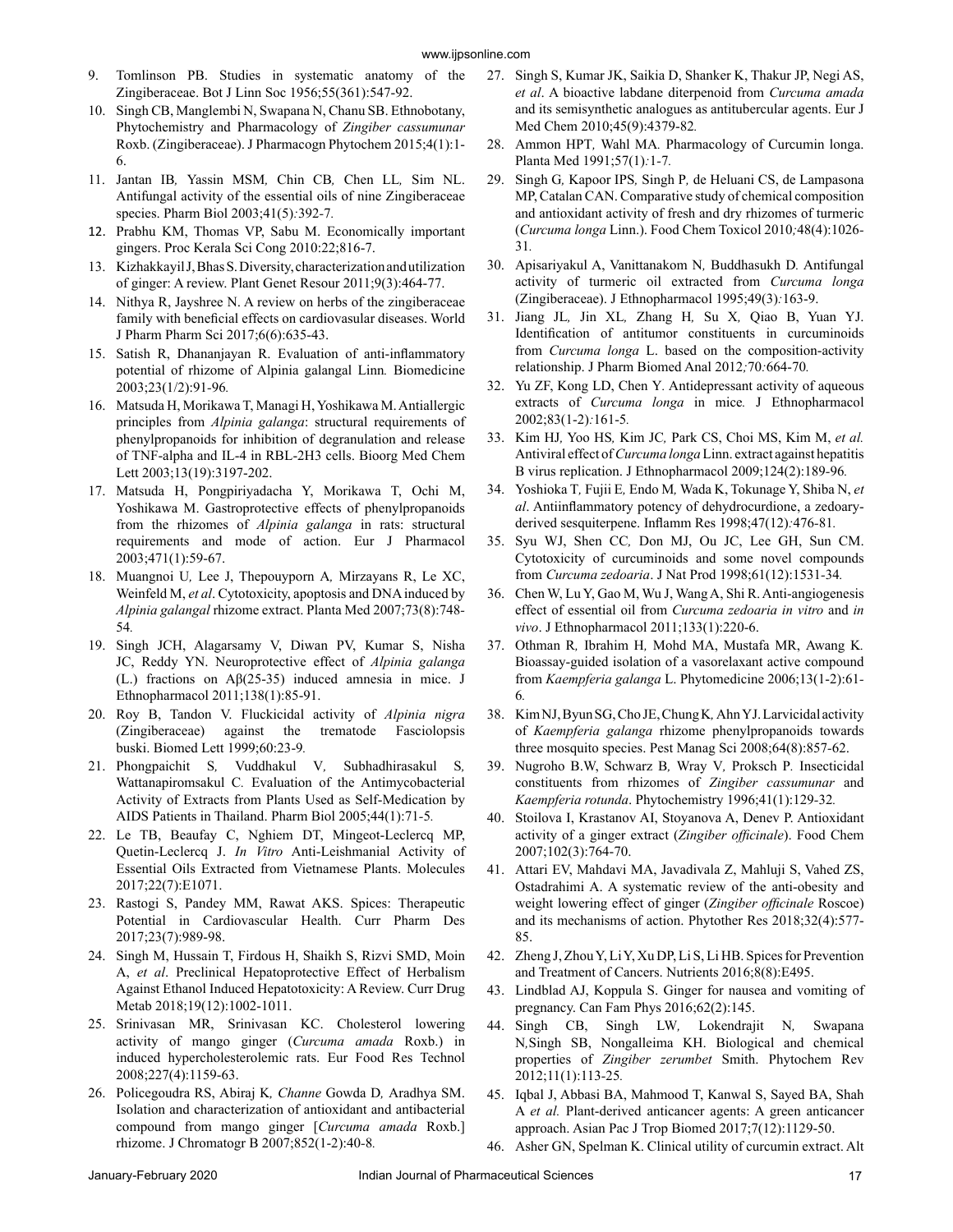Ther Health Med 2013;19:20-2.

- 47. Ryan JL, Heckler CE, Ling M, Katz A, Williams JP, Pentland AP, *et al*. Curcumin for radiation dermatitis: a randomized, double-blind, placebo-controlled clinical trial of thirty breast cancer patients. Radiat Res 2013;180(1):34-43.
- 48. Zeng Q, Lu CL, Zhang X, Jiang JG. Isolation and identification of ingredients inducing cancer cell death from the seeds of Alpinia galangal, a Chinese spice. Food Funct 2015;6(2):431- 43.
- 49. Lu YH, Wang ZLT, Wei D, Xiang H. Mechanism and inhibitory effect of galangin and its flavonoid mixture from *Alpinia officinarum* on mushroom tyrosinase and B16 murine melanoma cells. J Enzyme Inhib Med Chem 2006;22(4):433-8.
- 50. Lee E, Park KK, Lee JM, Chun KS, Kang JY, Lee SS, *et al*. Suppression of mouse skin tumor promotion and induction of apoptosis in HL-60 cells by *Alpinia oxyphylla* Miquel (Zingiberaceae). Carcinogenesis 1998;19(8):1377-81.
- 51. Zhang Q, Cui C, Chen CQ, Hu XL, Li YH, Fan YH, *et al.* Antiproliferative and pro-apoptotic activities of Alpinia oxyphylla on HepG2 cells through ROS-mediated signaling pathway. J Ethnopharmacol 2015;169:99-108.
- 52. Hui F, Qin X, Zhang Q, Li R, Liu M, Ren T, *et al*. *Alpinia oxyphylla* oil induces apoptosis of hepatocellular carcinoma cells via PI3K/Akt pathway *in vitro* and *in vivo*. Biomed Pharmacother 2019;109:2365-74.
- 53. Li N, Zhang Q, Jia Z, Yang X, Zhang H, Luo H. Volatile oil from Alpinia officinarum promotes lung cancer regression *in vitro* and *in vivo*. Food Funct 2018;9(9):4998-5006.
- 54. Hsu CL, Yu YS, Yen GC, Anticancer effects of Alpinia pricei Hayata roots. J Agric Food Chem 2010;58(4):2201-8.
- 55. Faugeras AC, Bayet-Robert M, Bay J, Chollet P, Barthomeuf C. Possible Benefits of *Curcumin* Regimen in Combination With Taxane Chemotherapy for Hormone-Refractory Prostate Cancer Treatment. Nutr Cancer 2010;62(2):148-53.
- 56. Sharma RA, Euden SA, Platton SL, Cooke DN, Shafayat A, Hewitt HR, *et al*. Phase I Clinical Trial of Oral Curcumin: biomarkers of systemic activity and compliance. Clin Cancer Res 2004;10(20):6847-54.
- 57. Lakshmi S, Padmaja LG, Remani P. Antitumour Effects of Isocurcumenol Isolated from *Curcuma zedoaria* Rhizomes on Human and Murine Cancer Cells. Int J Med Chem 2011;2011:253962.
- 58. Lobo R, Prabhu KS, Shirwaikar A, Shirwaikar A. *Curcuma zedoaria* Rosc. (white turmeric): a review of its chemical, pharmacological and ethnomedicinal properties. J Pharm Pharmacol 2009;61(1):13-21.
- 59. Sivaprabha J, Dharani B, Padma PR, Sumathi. S. Induction of DNA damage by the leaves and rhizomes of Curcuma amada Roxb in breast cancer cell lines. J Acute Dis 2015;4(1):12-17.
- 60. Wang J, Li XM, Bai Z, Chi BX, Wei Y, Chen X. Curcumol induces cell cycle arrest in colon cancer cells via reactive oxygen species and Akt/ GSK3β/cyclin D1 pathway. J Ethnopharmacol 2018;210:1-9.
- 61. Zhou JL, Zheng JY, Cheng XQ, Xin GZ, Wang SL, Xie T. Chemical markers' knockout coupled with UHPLC-HRMSbased metabolomics reveals anti-cancer integration effects of the curcuminoids of turmeric (*Curcuma longa* L.) on lung cancer cell line. J Pharm Biomed Anal 2019;175:112738.
- 62. Rivera M, Ramos Y, Rodríguez-Valentín M, López-Acevedo S, Cubano LA, Zou J *et al.* Targeting multiple pro-apoptotic signalling pathways with curcumin in prostate cancer cells. PLoS One 2017;12(6):e0179587.
- 63. Lelli D, Pedone C, Sahebkar A. Curcumin and treatment of melanoma: The potential role of microRNAs. Biomed Pharmacother 2017;88:832-4.
- 64. Lee Y. Cytotoxicity Evaluation of Essential Oil and its Component from *Zingiber officinale* Roscoe. Toxicol Res 2016;32(3):225-30.
- 65. Park GH, Park JH, Song HM, Eo HJ, Kim MK, Lee JW, *et al*. Anti-cancer activity of Ginger (Zingiber officinale) leaf through the expression of activating transcription factor 3 in human colorectal cancer cells. BMC Complement Altern Med 2014;14:408.
- 66. Bernard MM, McConnery JR, Hoskin DW. [10]-Gingerol, a major phenolic constituent of ginger root, induces cell cycle arrest and apoptosis in triple-negative breast cancer cells. Exp Mol Pathol 2017;102(2):370-6.
- 67. Yan H, Ren MY, Wang ZX, Feng SJ, Li S, Cheng Y, *et al*. Zerumbone inhibits melanoma cell proliferation and migration by altering mitochondrial functions. Oncol Lett 2017;13(4):2397-402.
- 68. Krajarng A, Chulasiri M, Watanapokasin R. *Etlingera elatior* Extract promotes cell death in B16 melanoma cells via down-regulation of ERK and Akt signaling pathways. BMC Complement Altern Med 2017;17(1):415.
- 69. Srivastava S, Ankita M, Kumar D, Srivastava A, Sood A, Rawat A. Reversed-phase high performance liquid chromatographyultraviolet photodiode array detector validated simultaneous quantification of six bioactive phenolic acids in *Roscoea purpurea* tubers and their *In vitro* cytotoxic potential against various cell lines. Phcog Mag 2015;11(44 Suppl 3):488-95.
- 70. Paramee S, Sookhee S, Sakonwasun C, Takuathung MN, Mungkornaswakul P, Minlamool W, *et al.* Anti-cancer effects of *Kaempferia parviflora* on ovarian cancer SKOV3 cells. BMC Complement Altern Med 2018;18(1):178.
- 71. Sohn JH, Han KL, Lee SH, Hwang JK. Protective effects of panduratin A against oxidative damage of tertbutylhydroperoxide in human HepG2 cells. Biol Pharm Bull 2005;28(6):1083-1086.
- 72. Kirana C, Jones GP, Record IR, Mcintosh GH. Anticancer properties of panduratin A isolated from *Boesenbergia pandurata* (Zingiberaceae). J Nat Med 2007;61(2):131-7.
- 73. Nurgali K, Jagoe RT, Abalo R. Editorial: Adverse Effects of Cancer Chemotherapy: Anything New to Improve Tolerance and Reduce Sequelae? Front Pharmacol 2018;9:245.
- 74. Cervello M, McCubrey JA, Cusimano A, Lampiasi N, Azzolina A, Montalto G. Targeted therapy for hepatocellular carcinoma: novel agents on the horizon. Oncotarget 2012;3(3):236-60.
- 75. Zhan HX, Xu JW, Wu D, Wu ZY, Wang L, Hu SY, *et al*. Neoadjuvant therapy in pancreatic cancer: a systematic review and meta-analysis of prospective studies. Cancer Med 2017;6(6):1201-19.
- 76. Morrison AH, Byrne KT, Vonderheide RH. Immunotherapy and prevention of pancreatic cancer. Trends Cancer 2018;4(6):418- 28.
- 77. Berretta M, Della Pepa C, Tralongo P, Fulvi A, Martelollotta F, Lleshi, *et al*. Use of complementary and alternative medicine in cancer patients : An Italian multicentre. Oncotarget 2017;8(15):24401-14.
- 78. Sakhanokho HF, Rajasekaran K. Hedychium Essential Oils: Composition and Uses. In: Malik S, editor. Essential Oil Research: Trends in Biosynthesis, Analytics, Industrial Applications and Biotechnological Production. 1st ed. Switzerland: Springer International Publishing; 2019;49-60.
- 79. Sirirugsa P, Larsen K. The genus *Hedychium*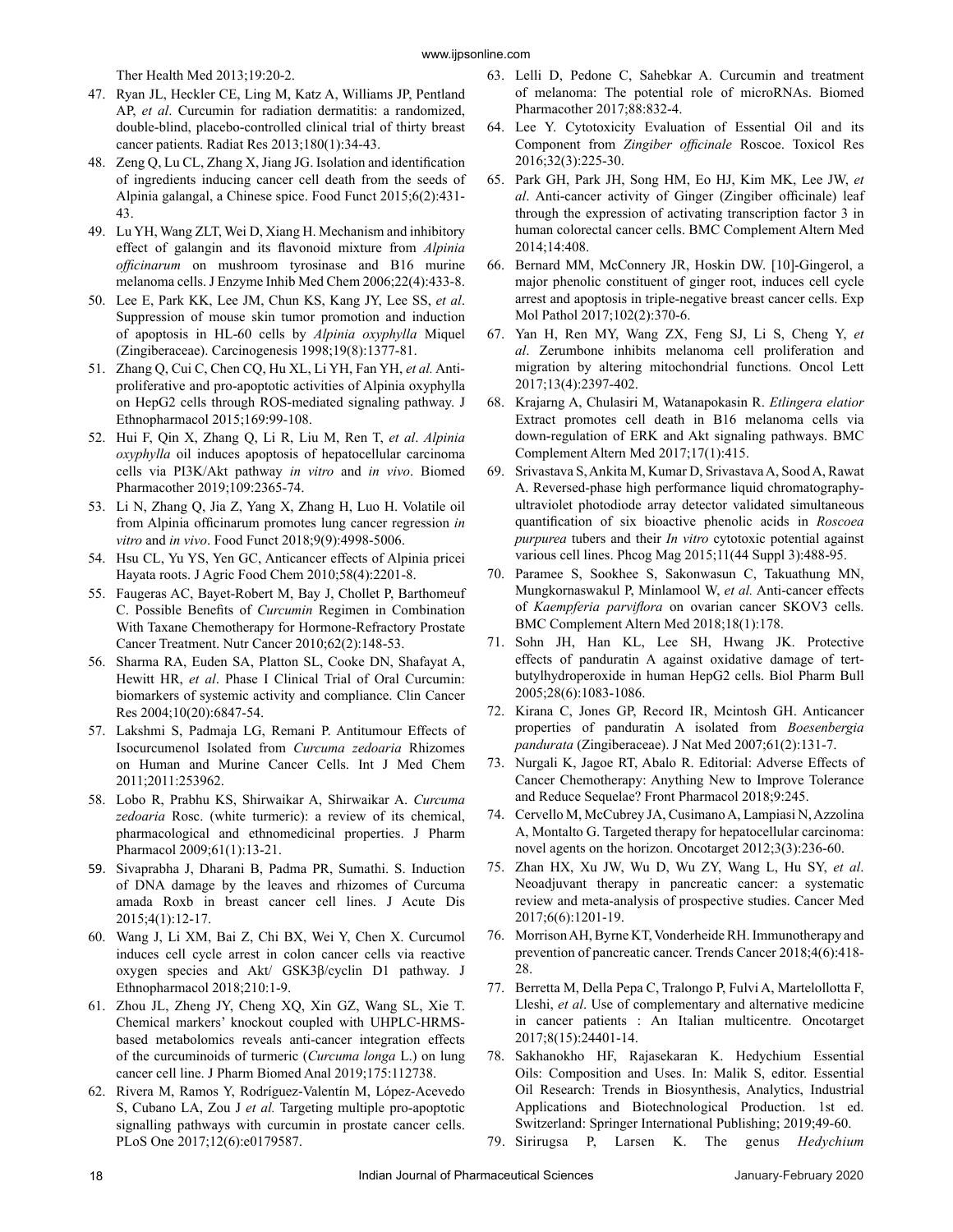(Zinigiberaceae) in Thailand. Nord J Bot 1995;15:301-304.

- 80. Sanoj E, Sabu M, Kumar TR. *Hedychium forrestii* (Zingiberaceae) with a new synonymy and a variety from India. J Bot Res 2010;4(2):633-9.
- 81. Tanaka N, Ohi-Toma T, Aung MM, Murata J. Systematic notes on the genus *Hedychium* (Zingiberaceae) in Myanmar. Botany 2016;42(2):57-66.
- 82. Sakhanokho HF, Sampson BJ, Tabanca N, Wedge DE, Demirci B, Baser KHC, *et al*. Chemical Composition, Antifungal and Insecticidal Activities of *Hedychium* Essential Oils. Molecules 2013;18(4):4308-27.
- 83. Sarangthem N, Talukdar NC, Thongam B. Collection and evaluation of *Hedychium* species of Manipur, Northeast India. Genet Resour Crop Evol 2013;60(1):13-21.
- 84. Manish M. Current status of endangered medicinal plant *Hedychium coronarium* and causes of population decline in the natural forests of Anuppur and Dindori districts of Madhya Pradesh, India. Int Res J Bio Sci 2013;2(3):1-6.
- 85. Ribeiro RA, Barros F, Melo MMRF, Muniz C, Chieira S, Wanderely MDG, *et al*. Acute diuretic effects in conscious rats produced by some medicinal plants used in the state of Sao Paulo, Brasil. J Ethnopharmacol 1988;24(1):19-29.
- 86. Braga FC, Wagner H, Lombardi JA, Oliveira AB. Screening Brazilian plant species for *in vitro* inhibition of 5-lipoxygenase. Phytomedicine 2000;6(6):447-52.
- 87. Shrotriya S, Ali MS, Saha A, Bachar SC, Islam MS. Antiinflammatory and analgesic effects of *Hedychium coronarium*  Koen. Pak J Pharm Sci 2007;20(1):47-51.
- 88. Valadeau C, Pabon A, Deharo E, Alban-Castillo J, Estevez Y, Lores FA. Medicinal plants from the Yanesha (Peru): Evaluation of the leishmanicidal and antimalarial activity of selected extracts. J Ethnopharmacol 2009;123(3):413-422.
- 89. Tse LS, Liao PL, Tsai CH, Li CH, Liao JW, Kang JJ, *et al*. Glycemia Lowering Effect of an Aqueous Extract of *Hedychium coronarium* Leaves in Diabetic Rodent Models. Nutrients 2019;11(3):629.
- 90. Suresh G, Reddy PP, Babu KS, Shaik TB, Kalivendi SV. Two new cytotoxic labdane-diterpenes from the rhizomes of *Hedychium coronarium*. Bioorg Med Chem Lett 2010;20(24):7544-8.
- 91. Zhan ZJ, Wen YT, Ren FY, Rao GW, Shan WG, Li CP. Diterpenoids and a diarylheptanoid from *Hedychium coronarium* with significant anti-angiogenic and cytotoxic activities. Chem Biodivers 2012;9(12):2754-60.
- 92. Ghosh S, Karin M. Missing pieces in the NF-kB puzzle. Cell 2002;109(2 Suppl 1):81-96.
- 93. Kang SS, Cuendet M, Endringer DC, Croy VL, Pezzuto JM, Lipton MA. Synthesis and biological evaluation of a library of resveratrol analogues as inhibitors of COX-1, COX-2 and NFkappaB. Bioorg Med Chem 2009;17(3):1044-54.
- 94. Chen JJ, Ting CW, Wu YC, Hwang TL, Cheng MJ, Sung PJ, *et al*. New Labdane-Type Diterpenoids and Anti-Inflammatory Constituents from *Hedychium coronarium.* Int J Mol Sci 2013;14(7):13063-77.
- 95. Giron N, Traves PG, Rodriguez B, Lopez-Fontal R, Bosca L, Hortelano S, *et al*. Suppression of inflammatory responses by labdane-type diterpenoids. Toxicol Appl Pharmacol 2008;228(2):179-89.
- 96. Chen JC, Hsieh MC, Lin SH, Lin CC, Hsi YT, Lo YS, *et al*. Coronarin D induces reactive oxygen species-mediated cell death in human nasopharyngeal cancer cells through inhibition of p38 MAPK and activation of JNK. Oncotarget 2017;8(64):108006-19.
- 97. Panigrahy SK, Kumar A, Bhatt R. Antioxidant potentials of successive solvent extracts from the unexplored *Hedhychium coronarium* rhizome. J Food Sci Technol 2017;54(10):3297- 306.
- 98. Donipati P, Sreeramulu SH. *In vitro* Anticancer Activity of *Hedychium coronarium* Against Human Breast Cancer Cell Line MCF-7. Int J Adv Res 2015;3(10):1497-501.
- 99. Ray A, Jena S, Dash B, Sahoo A, Kar B, Patnaik J, *et al. Hedychium coronarium* extract arrests cell cycle progression, induces apoptosis, and impairs migration and invasion in HeLa cervical cancer cells. Cancer Manag Res 2019;11:483-500.
- 100. Samant SS, Dhar U. Diversity, endemism and economic potential of wild edible plants of Indian Himalaya. Int J Sustain Dev World Ecol 1997;4:179-91.
- 101. Sravani T, Paarakh MP. *Hedychium spicatum* Buch. Ham.-An overview. Pharmacol Online 2011;2:633-42.
- 102. Giri D, Tamta S, Pandey A. A review account on medicinal value of Hedychium spicatum Buch-Ham ex Sm: Vulnerable medicinal plant. J Med Plants Res 2010;4:2773-7.
- 103. Tandon SK, Chandra S, Gupta S, Lal J. Analgesic and antiinflammatory effects of *Hedychium spicatum*. Indian J Pharm Sci 1997;59:148-50.
- 104. Balami NP. Ethnomedicinal uses of plants among the Newar community of Pharping village of Kathmandu district, Nepal Tribhuvan Univ J 2004;24:13-9.
- 105. Lamichhane J, Chhetri SB, Bhandari M, Pokhrel S, Timilsina R, Shrestha TM. Antiproliferative bioassay of extremophilic medicinal plants from Langtang Himalayan range of Nepal. J Biomol Reconstruct 2012;9(2):180-185.
- 106. Reddy PP, Rao RR, Shashidhar J, Sastry BS, Rao JM, Babu KS. Phytochemical investigation of labdane diterpenes from the rhizomes of *Hedychium spicatum* and their cytotoxic activity. Bioorg Med Chem Lett 2009;19(21):6078-81.
- 107. Bhatt ID, Prasad K, Rawat S, Rawal RS. Evaluation of antioxidant phytochemical diversity in *Hedychium spicatum*: A high value medicinal plant of Himalaya. Phog Mag 2008;4(16):202-205.
- 108. Sun Y. Free Radicals, antioxidant enzymes and carcinogenesis. Free Radic Biol Med 1990;8(6):583-7.
- 109. Biodiversity data of *H. thyrsiforme.* Available from: https:// www.gbif.org/occurrence/map?taxon\_key=2758761
- 110. Jasril LYM, Ali AM, Sukari MA, Rahman AA, Othman AG, Kikuzaki H, *et al.* Antioxidant and Antitumor Promoting Activities of the Flavonoids from *Hedychium thyrsiforme*. Pharm Biol 2003;41(7):506-511.
- 111. Pietta PG. Flavonoids as antioxidants. J Nat Prod 2000;63(7):1035-42.
- 112. Middleton Jr. E, Kandaswami C, Theoharides T. The effects of plant flavonoids on mammalian cells: Implications for inflammation, heart disease, and anticancer. Pharmacol Rev 2000;52:673-751.
- 113. Biodiversity data of *H. ellipticum.* Available from: https:// www.gbif.org/species/2758757.
- 114. Kumar S, Ziereis K, Wiegrebe W, Müller K. Medicinal plants from Nepal: evaluation as inhibitors of leukotriene biosynthesis. J Ethnopharmacol 2000;70(3):191-5.
- 115. Songsri S, Nuntawong N. Cytotoxic labdane diterpenes from *Hedychium ellipticum* Buch.-Ham. Ex. Sm. Molecules 2016;21(6):749.
- 116. Thanh BV, Dai DN, Thang TD, Binh NQ, Anh LDN, Ogunwande IA. Composition of essential oils of four *Hedychium* species from Vietnam. Chem Cent J 2014;8:54.
- 117. Lee J, Ha SJ, Park J, Kim YH, Lee NH, Kim YE, *et al*.